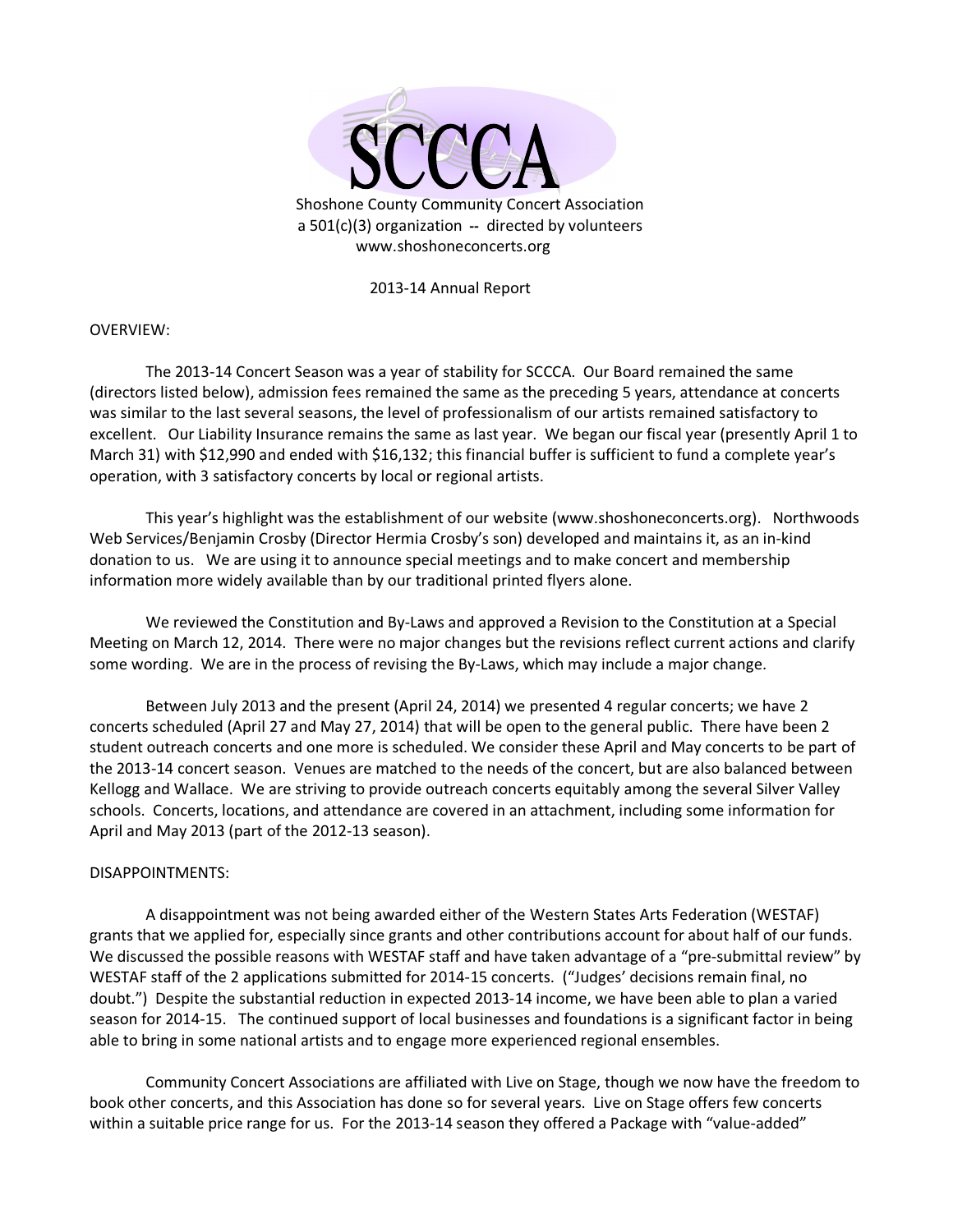features. From the six concerts available in this package, we chose the 4 concerts appropriate for us this season, with school outreaches by 2 of the artists. Almost immediately, this package presented problems. One ensemble was "not available". We paid a significant amount to get the replacement we wanted. The programs for the first concert arrived 2 days prior to the concert and only after numerous inquiries. Less than 2 weeks prior to the fourth concert, we received information that implied a replacement ensemble would be coming. After many conflicting messages, we made our own programs for that concert, without pictures or biographical information on the artists. While this performance was satisfactory, it was definitely less than the level of professionalism or musical skill that had been shown to us. The audience was generally unaware of these problems and most attendees were satisfied with the concert.

 A further disappointment was having Live on Stage initially agree to a March 2015 date for the proposed SAXsational concert, then offer only a date that Kellogg High School could not accept.

 This will be the third spring that we have presented a concert and/or school outreach by musicians from the Piatigorsky Foundation. Their mission is to bring professional music to small communities at low cost based on the presenter's budget. Each concert or outreach costs us \$400 for one or two musicians, plus production costs. They provide master-copy for programs and press releases and send us several posters. We recognize the great deal they offer. However, we have few details until about 3 weeks prior to the concert, including the concert dates. This April we prepared a poster ourselves from "scavenged" information so as to publicize it a bit earlier.

## LOOKING AHEAD:

Continuing our 2013-14 season will be a recital-length concert by Piatigorsky Foundation sponsored pianist Richard Dowling. This will be Sunday April 27, 2014, at 3:00 pm at the United Church of Christ Congregational, Wallace. It will be following by a reception catered by the Church's Corinthian Circle. He will perform Monday afternoon at the Wallace HS. Completing the season will be a shortened version of Humperdinck's opera Hansel and Gretel. The young singers, just beginning their professional careers, will perform through Opera Coeur d'Alene's Opera-tunities program. Admission will be by donations of nonperishable foods for the Kellogg and Wallace Food Banks.

Our 2014-15 concert season will begin October 5, 2014, with the Redhead Express, the only concert we are booking through Live on Stage this season. Four sisters play several string instruments and sing a mix of country, blue-grass, folk and Americana music. They are very good musicians and provide a lively concert with no "dead air". When they appeared two seasons ago with their parents and younger brothers, the act was extremely well-attended and well-received. They gave an outreach to Kellogg Middle School and then-Principal Curt-Randall Bayer was very pleased. This season the outreach will be at Wallace Jr-Sr High School. On November 9 Geoffrey Castle will bring his electric guitar and a wide-ranging mix of music to Kellogg, followed by outreaches at Kellogg Middle School and Wallace HS. We have tentatively booked A Taste of Jazz, a seven-member ensemble, including a vocalist, from Post Falls playing Dixie-land and swing music, for October 29 in Wallace. We have also asked Tango Volcado of Spokane about a possible concert in spring 2015, but this is still tentative. We

 expect to have a concert and outreach with Piatigorsky Foundation musicians, probably in April. If the "Hansel and Gretel" production is well received, we will ask to include next year's Opera-tunities as part of our schedule.